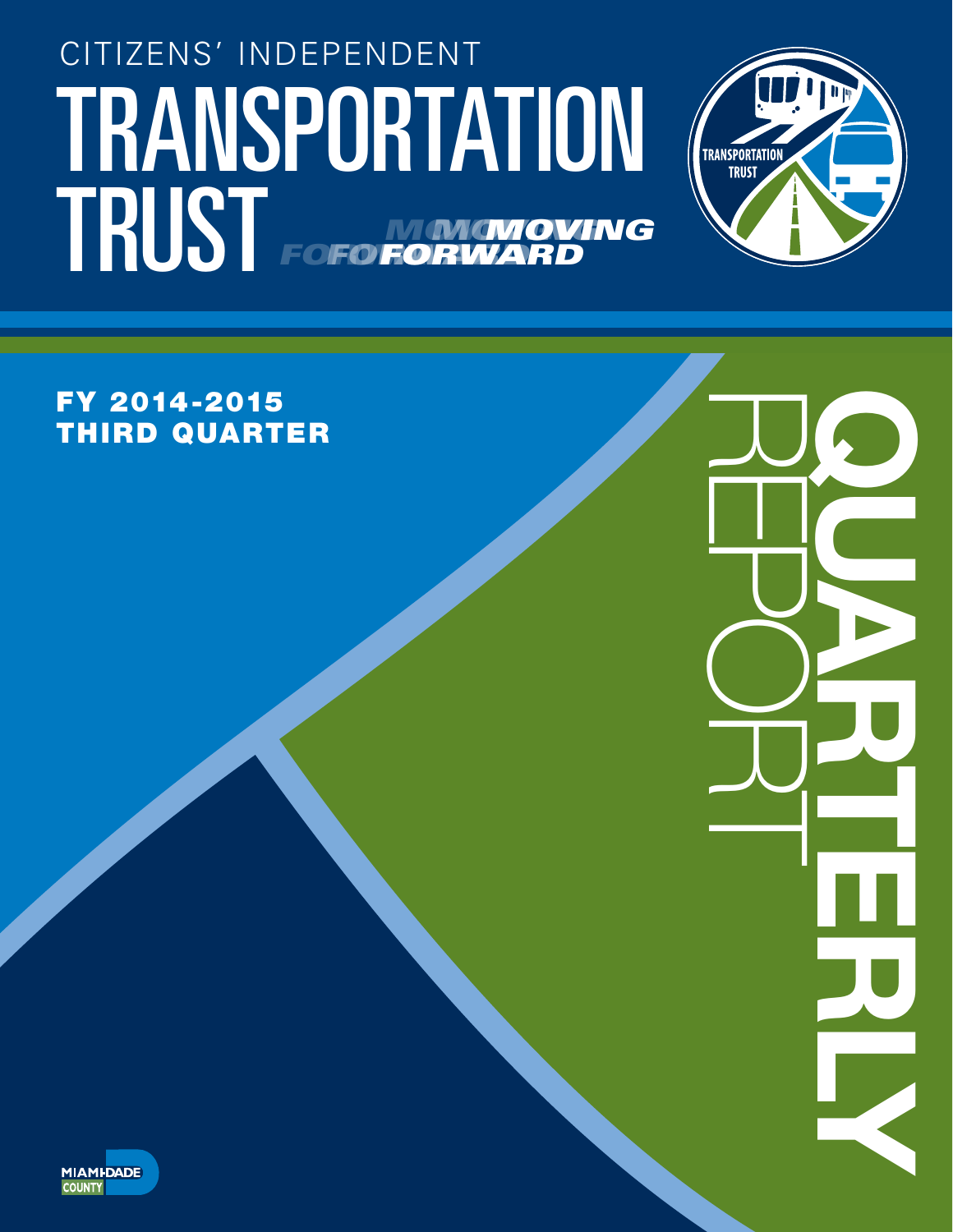

## **External Diverview**

This report is presented by the Citizens' Independent Transportation Trust (Transportation Trust) with information pertaining to oversight of the Charter County Transportation Surtax and implementation of the People's Transportation Plan (PTP) for the period through April 1, 2015 – June 30, 2015.

The Transportation Trust works closely with members of the Board of County Commissioners (BCC), the County administration, staff at Miami-Dade Transit (MDT), the Public Works and Waste Management Department (PWWM) and municipal officials to insure that PTP funds are used appropriately.

During the 3rd quarter the Transportation Trust approved, by a unanimous vote, Surtax funding for the County's share of the Tri-Rail Downtown Miami Link; a project that will bring Tri-Rail passengers directly to the All Aboard Florida (AAF) station in downtown Miami beginning in 2017. Miami-Dade County pledged \$13.9 million of the \$68.9 million needed to build a separate platform for Tri-Rail at the AAF MiamiCentral Station. .



The funding partnership for the Downtown Miami Link is a cooperative alliance where State, County and municipal government joined with business and community development organizations to take advantage of this chance-of-a-lifetime opportunity to get commuters out of their cars by bringing passenger rail to downtown Miami. These efforts will be culminating in the near future with the development and adoption of a transportation plan that lays out a framework for implementing major transportation improvements in each of the PTP corridors.

Also counted among the projects funded by the PTP is construction of the Orange Line, the 2.4 mile Metrorail extension to Miami International Airport. The Easy Card Automated Fare Collection System has been fully implemented and is in operation on the Metrobus and Metrorail fleets featuring user-friendly customer convenience and enhanced ridership data collection for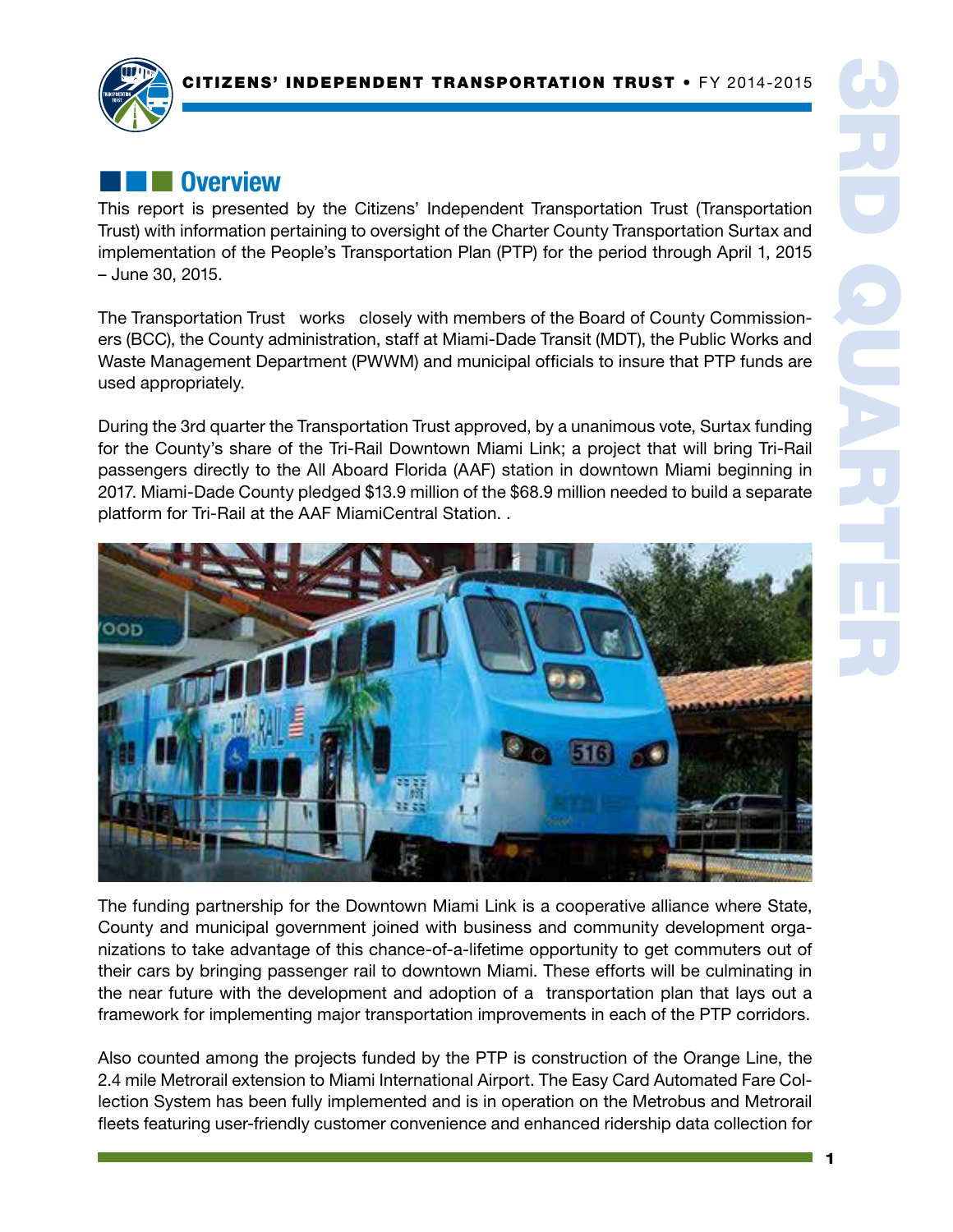

improved service planning. The PTP has also funded more than 1,000 modern revenue-generating bus shelters that are now installed in unincorporated Miami-Dade County.

Surtax dollars have added new buses, many of which are eco-friendly hybrid vehicles, to the County's Metrobus fleet and new Metromover cars have been purchased and are in operation. The procurement of the new Metrorail fleet of vehicles is proceeding with delivery targeted for completion in 2024 which includes a 5-year warranty period.

The cities participating in the PTP Municipal Transportation Program have implemented a number of road improvements and transit projects including successful bus circulator systems operating in twenty-seven (27) municipalities where annual ridership exceeds 8.2 million boardings.

Investment of Surtax funds in Miami-Dade County's public roadway system has resulted in marked improvement to commute time, driver convenience and safety. More than 300 miles of roads have been improved, flashing and dynamic feedback signals installed in school zones countywide, mobility accommodations for the disabled, Internally Illuminated Street Name Signs (IISNS) have been installed at all eligible signalized intersections and the countywide traffic signalization system has been upgraded with the Advanced Traffic Management System (ATMS), the state of the art system that synchronizes the County's 2,727 signals resulting in improved traffic flow and a smoother commute.

Listings of previous and life-to-date accomplishments and other information on the Transportation Trust and the PTP are available at www.miamidade.gov/citt.

# ¢¢¢

## Transportation Trust Board Resolutions

The Transportation Trust originates resolutions to express its position on important issues and to provide guidance, insight and opinions to the Board of County Commissioners (BCC). Resolutions approved during the quarter include:

Resolution by the Citizens' Independent Transportation Trust (CITT) recommending to the Board of County Commissioners, the approval of the 2014 Update of the Five-Year PTP Implementation Plan (OCITT)

Resolution by the Citizens' Independent Transportation Trust (CITT) authorizing the OCITT Executive Director to execute Memorandums of Understanding with the Greater Miami Chamber of Commerce and the Miami-Dade League of Cities for supporting sponsorship roles in the 2015 Transportation Summit

Resolution by the Citizens' Independent Transportation Trust (CITT) opposing the proposed ordinance change which would remove fare free Metromover service from the Peoples Transportation Plan (PTP) (CITT)

Resolution by the Citizens' Independent Transportation Trust (CITT) approving a special exception to allow the use Charter County Transportation Surtax Rollover Funds by the City of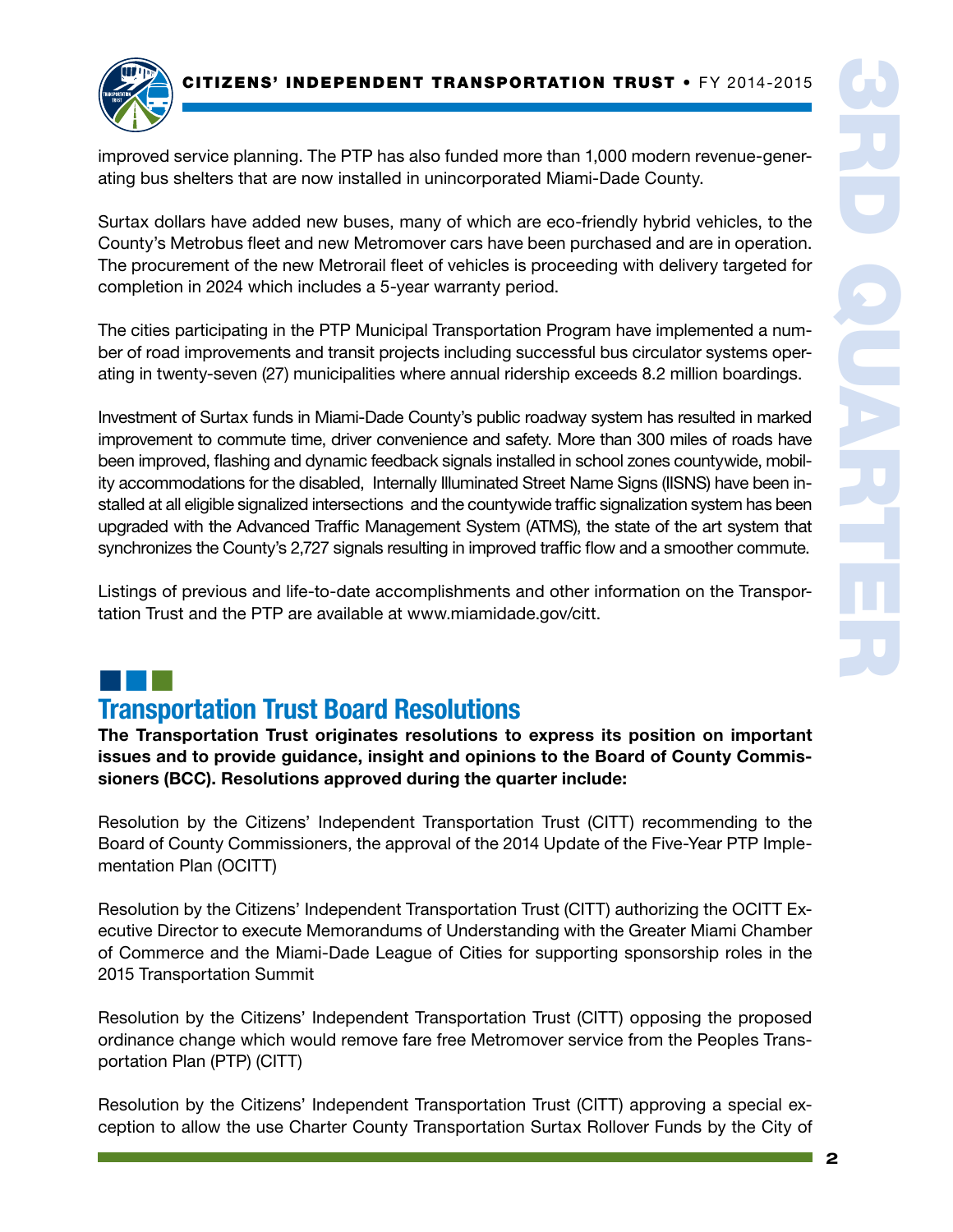CITIZENS' INDEPENDENT TRANSPORTATION TRUST • FY 2014-2015



South Miami to finance the operation of a new citywide circulator service and for various roadway infrastructure improvement projects

Resolution by the Citizens' Independent Transportation Trust (CITT) approving a special exception to allow the use of Charter County Transportation Surtax Rollover Funds by the Village of Pinecrest for a village wide re-paving project

## ¢¢¢ Contracts Approved by the Transportation Trust During the 3rd Quarter

A major responsibility of the Transportation Trust is to review contracts requesting Transportation Surtax funding for projects listed in the People's Transportation Plan (PTP). These contracts are initiated by Miami-Dade Transit and Miami-Dade Public Works and Waste Management Department and are reviewed by staff at the Office of the Citizens' Independent Transportation Trust (OCITT) before they are voted on by the Transportation Trust. The following contracts were approved this quarter:

Resolution by the Citizens' Independent Transportation Trust (CITT) recommending the Board of County Commissioners (BCC) approve terms of and authorizing Mayor, Mayor's designee or



Miami-Dade Transit director to execute a Supplemental Joint Participation Agreement with the State of Florida Department of Transportation to provide additional state funding in the amount of \$850,000.00 from its Commuter Assistance Program for the continued operation of the Dade-Monroe Express transit service; authorizing the receipt and expenditure of funds as specified in the Supplemental

Agreement; authorizing receipt and expenditure of any additional funds as specified in the Supplemental Agreement should they become available (MDT-BCC Legislative File No. 150749)

Resolution by the Citizens' Independent Transportation Trust (CITT) recommending the Board of County Commissioners (BCC) approve terms of and authorizing Mayor, Mayor's designee or



Miami-Dade Transit director to execute a Joint Participation Agreement with the State of Florida Department of Transportation to provide State Intermodal Development Program funding in the amount of \$874,365.00 for the design and construction of a park and ride facility at the Florida Power & Light site on SW 127th Avenue near Kendall Drive; authorizing the receipt and expenditure of funds as

specified in the agreement; authorizing receipt and expenditure of any additional funds as specified in the agreement should they become available; and authorizing use of Charter County Transportation System Surtax Funds for such purpose (MDT- BCC Legislative File No. 150485)

Resolution by the Citizens' Independent Transportation Trust (CITT) recommending the Board of County Commissioners (BCC) authorize issuance of not to exceed \$225,000,000.00 Miami-Dade County, Florida Transit System Sales Surtax Revenue Refunding Bonds, in one or more series, pursuant to Sections 201 and 209 of Ordinance No. 05-48, as amended, to refund certain Transit System Sales Surtax Revenue Bonds, with estimated net present value savings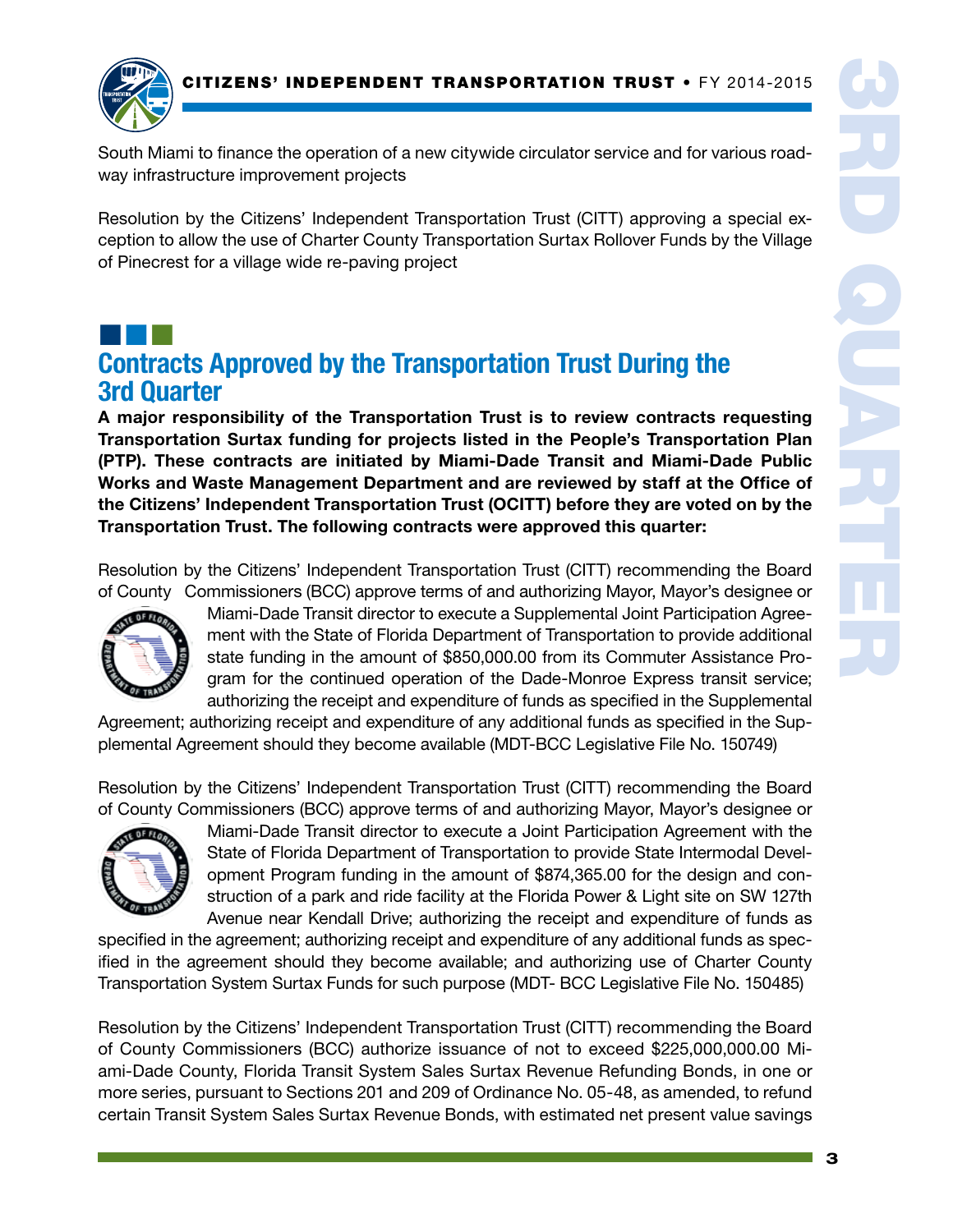

of 8.67%, estimated costs of issuance of \$1,729,980.00 and estimated final maturity of july 1, 2036; providing certain details of bonds and their sale by negotiation; authorizing Mayor or Mayor's designee, within certain limitations and restrictions, to finalize details, terms and other provisions of bonds, their negotiated sale and refunding of refunded bonds; approving forms and authorizing execution of certain documents; providing certain covenants; authorizing County officials to do all things deemed necessary in connection with issuance, sale, execution and delivery of bonds and refunding of refunded bonds; waiving provisions of resolution No. R-130-06; and providing severability (FIN- BCC Legislative File No. 150762)

Resolution by the Citizens' Independent Transportation Trust (CITT) recommending the Board of County Commissioners (BCC), authorize certain settlement in the amount of \$25,135.08 in county eminent domain proceedings by County Attorney in connection with the acquisition of land referred to as Parcel 47 for the right-of-way needed for the People's Transportation Plan (PTP) project entitled Roadway Improvements to SW 216 Street, from the Florida Turnpike to SW 127 Avenue; and authorizing the use of Charter County Transportation Surtax Funds (CAO/PWWM- BCC Legislative File No. 151103)

Resolution by the Citizens' Independent Transportation Trust (CITT) supporting the Board of County Commissioners' (BCC) action, authorizing additional expenditure authority, in a total amount up to \$738,000.00, for Contract 9535-1/21, for purchase of tools and accessories for the Miami-Dade Transit department; and authorizing the County Mayor or County Mayor's designee to exercise all provisions in the contract (MDT- BCC Legislative File No. 150634)

Resolution by the Citizens' Independent Transportation Trust (CITT) supporting the Board of County Commissioners' (BCC) action, authorizing additional expenditure authority, in a total amount up to \$140,000.00, for Contract 9436-2/17-1, for purchase of uniforms and accessories for the Miami-Dade Transit department; and authorizing the County Mayor or County Mayor's designee to exercise all provisions in the Contract (MDT- BCC Legislative File No. 150638)

Resolution by the Citizens' Independent Transportation Trust (CITT) recommending the Board of County Commissioners (BCC), approving terms of and authorizing Mayor, Mayor's designee



or Miami-Dade Transit director to execute a Supplemental Joint Participation Agreement with the State of Florida Department of Transportation amending the original project description from the Route 119 bus service to the Route 120; authorizing the use of Public Transit Service Development Grant Program funding in the amount of \$594,199.00 for service improvements on the Route 120 bus

service instead of the Route 119; authorizing the receipt and expenditure of funds as specified in the agreement; authorizing receipt and expenditure of any additional funds as specified in the agreement should they become available; and authorizing use of Charter County Transportation System Surtax Funds for such purpose (MDT- BCC Legislative File No. 150992)

Resolution by the Citizens' Independent Transportation Trust (CITT) recommending that the Board of County Commissioners (BCC), authorize competitive contract awards and modifications with authority to exercise options-to-renew for Contracts 8736-5/14-5, 1046-1/21, and 0924-1/17, in a total amount up to \$652,000.00, for purchase of goods and services, processed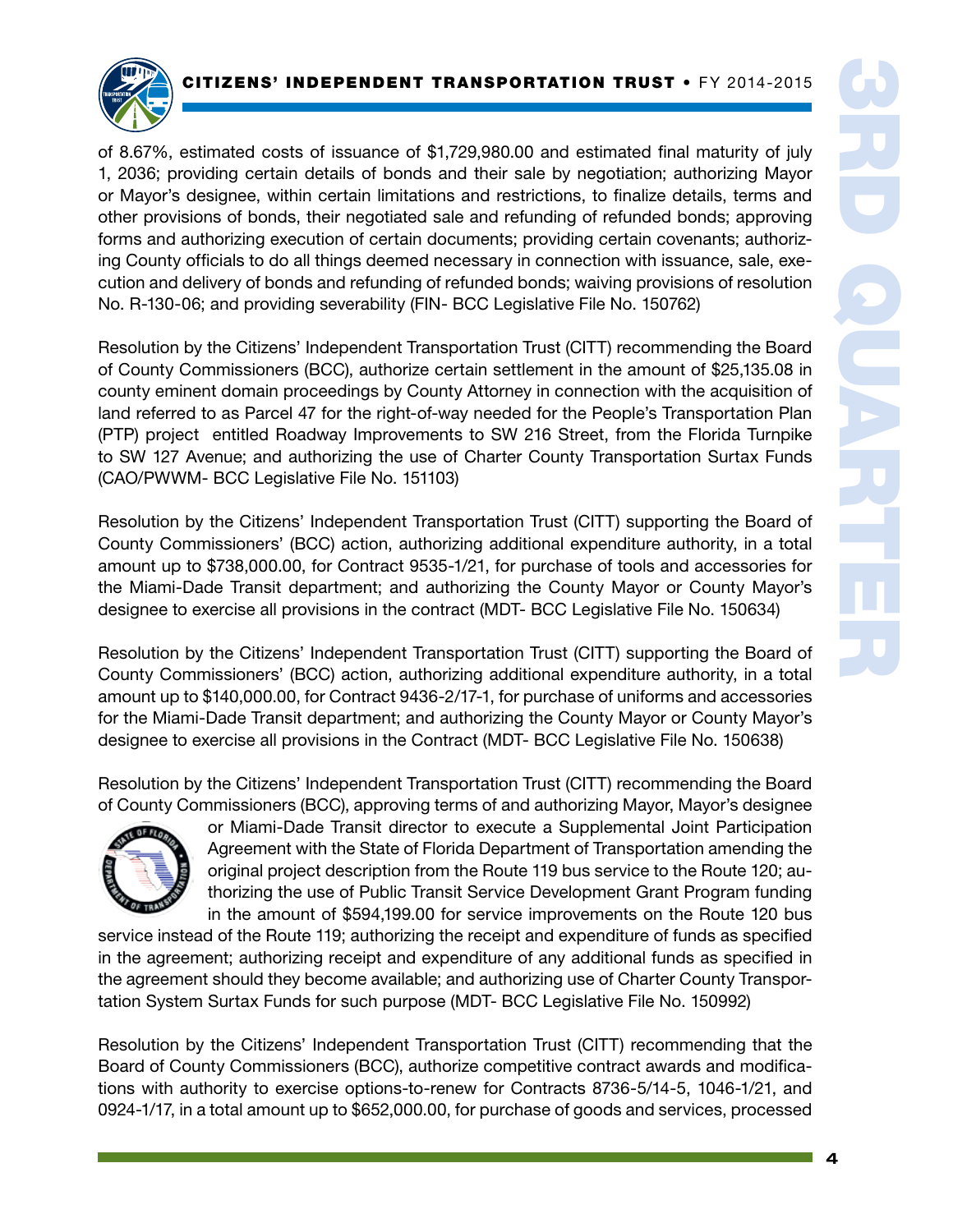

by the Internal Services Department (ISD) on behalf of Miami-Dade Transit (MDT- BCC Legislative File Nos. 150902, 150639, 150897)

Resolution by the Citizens' Independent Transportation Trust (CITT) recommending the Board of County Commissioners (BCC), approve a contract award in the amount of \$329,352.80 to R & D Electric, Inc. for the People's Transportation Plan Project entitled "Traffic Signal Installation"; authorizing the County Mayor or Mayor's designee to execute the contract and exercise provisions contained therein; and authorizing the use of Charter County Transportation Surtax Funds for such purposes

Resolution by the Citizens' Independent Transportation Trust (CITT) recommending the Board of County Commissioners (BCC), approve terms of and authorizing Mayor, Mayor's designee



or Miami-Dade Transit director to execute a Joint Participation Agreement with the State of Florida Department of Transportation to provide State Park and Ride Lot Program funding in the amount of \$1,246,724.00 for the design and construction of a park and ride facility at SW 184th street and the South Miami-Dade Busway; authorizing the receipt and expenditure of funds as specified

in the agreement; authorizing receipt and expenditure of any additional funds as specified in the agreement should they become available; and authorizing use of Charter County Transportation System Surtax Funds for such purpose (MDT- BCC Legislative File No. 150790)

Resolution by the Citizens' Independent Transportation Trust (CITT) supporting the Board of County Commissioners' (BCC) action, approving the terms and authorizing the execution of a



Transportation Disadvantaged Trust Fund Trip and Equipment Grant Agreement with the Florida Commission for the Transportation Disadvantaged in the amount of up to \$9,000,000.00; authorizing the County Mayor, Mayor's designee or Miami-Dade Transit director to furnish the Florida Commission for the Transportation Disadvantaged with additional information which may be required; and authorizing expenditure of local matching funds of ten per-

cent of total project cost (MDT BCC Legislative File No. 151202)

Resolution by the Citizens' Independent Transportation Trust (CITT) recommending the Board of County Commissioners (BCC), approve terms of Interlocal Agreement between Miami-Dade



County and South Florida Regional Transportation Authority for the provision of financial support not to exceed \$13.9 million for the Tri-Rail Downtown Miami Link station improvements at the Miami Central Station; authorizing the County Mayor or County Mayor's designee to

execute same and exercise provisions contained therein; and authorizing the use of Charter County Transportation Surtax Funds for such purpose (BCC Legislative File No. 151334)

Resolution by the Citizens' Independent Transportation Trust (CITT) approving reimbursement of travel expenses, not to exceed \$9,000.00 of Charter County Transportation Surtax Funds, to permit up to three members of the Trust to attend the Denver Transportation Fly-in tentatively scheduled for August 5-7, 2015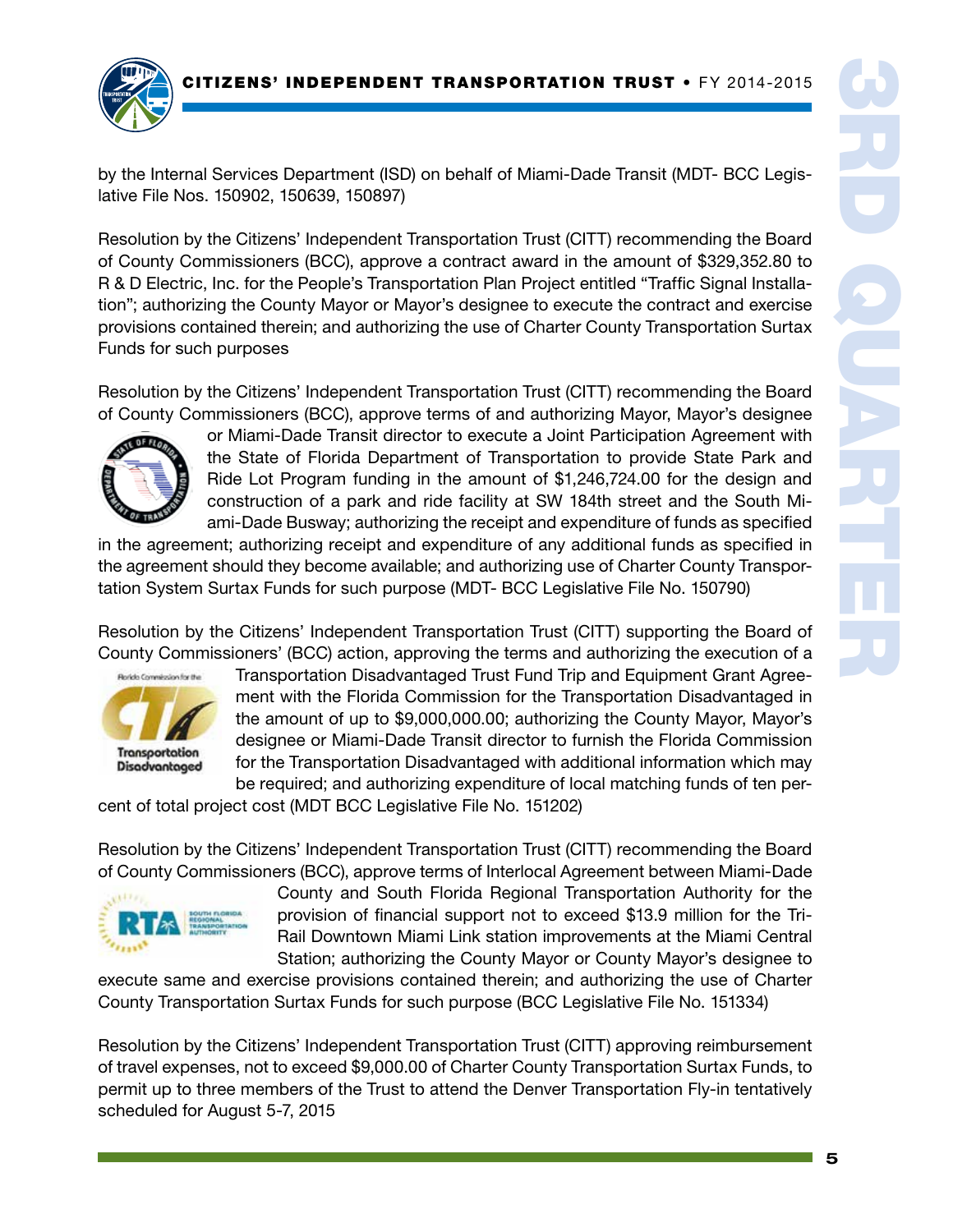

## ¢¢¢ Miami-Dade Transit Update

Miami-Dade Transit (MDT) is responsible for implementing the transit improvements listed in the People's Transportation Plan (PTP) including Metrobus, Metrorail and Metromover projects as well as Special Transportation Service (STS) and the Golden Passport Program. MDT reports the following activities related to PTP projects during this quarter:

#### Metrobus Fleet Inventory Third Quarter 2014-2015

| <b>Metrobus Vehicles</b>                             | <b>First Quarter Inventory</b> |
|------------------------------------------------------|--------------------------------|
| 30-foot Minibuses                                    | 77                             |
| 40-foot Buses                                        | 701                            |
| 45-foot Over-the-Road Coaches                        | 12                             |
| 62-foot Articulated Buses                            | 25                             |
| Contingency Fleet (not included in the Active Fleet) | 4                              |
| <b>Total Metrobus Fleet</b>                          | 819                            |

Note: The inventory of 40-foot vehicles is lower compared to the previous quarter because 12 buses were retired during the June 2015 line-up.

## Golden Passport Program Issuances Third Quarter 2014-2015 Golden Passport Program Component **Internative Constant** Issued in First Quarter Total Certified Golden/Patriot Passport Users To Date Golden Passport: Over 65 Years of Age Issued  $\left| \begin{array}{cc} 2{,}563 \end{array} \right|$  169,631 Golden Passport: Under 65 Years of Age Issued  $\begin{array}{|c|c|c|c|c|c|c|c|c|} \hline \end{array}$  64,355 Patriot Passports Issued 112 and 112 and 112 and 112 and 112 and 112 and 112 and 112 and 112 and 112 and 112 and 112 and 112 and 112 and 112 and 112 and 112 and 112 and 112 and 112 and 112 and 112 and 112 and 112 and 112 a Total Golden Passport/Patriot Passport | 3,332 | 242,953

| <b>Surtax Funded Staff Hired During the 2nd Quarter</b><br>Third Quarter 2014-2015 |                                                 |  |
|------------------------------------------------------------------------------------|-------------------------------------------------|--|
| <b>Surtax Funded Staff Hired During 2nd Quarter</b>                                | <b>Total Surtax Funded New Hired Since 2002</b> |  |
| 2 Full-time                                                                        | 2021                                            |  |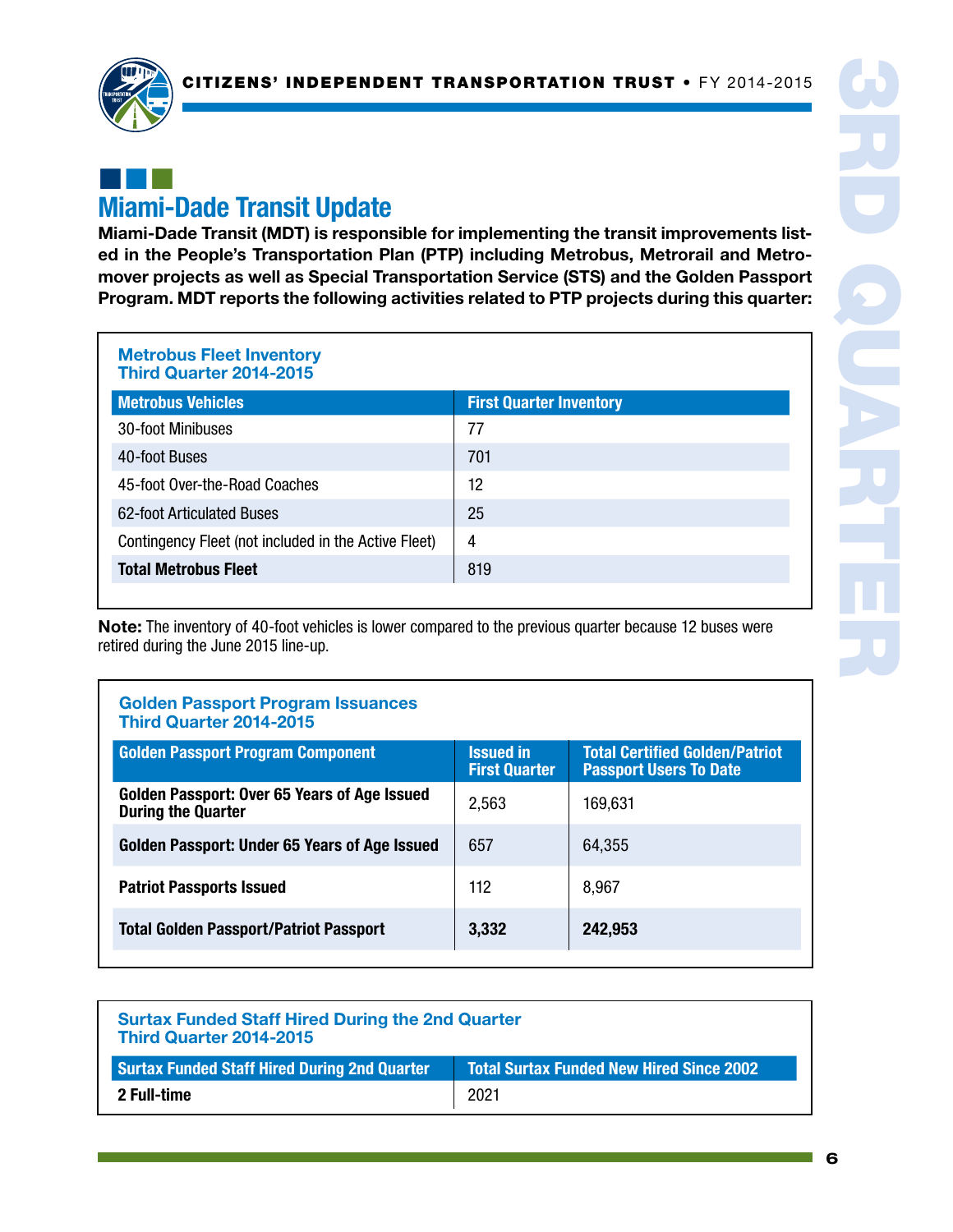

## ¢¢¢ Miami-Dade Public Works and Waste Management Department Update

The Miami-Dade Public Works and Waste Management Department (PWWM) is responsible for developing and implementing PTP funded roadway projects including paving, traffic signals, signage, bike paths, lighting, drainage, curb cuts and guard rails. PWWM reports the following activities related to PTP projects during the quarter.

### Advanced Traffic Management System (ATMS)

All of the County's signalized intersections have been migrated to the ATMS. The Department is progressing on improving the communication system supporting the ATMS system. In the



current fiscal year, additional signals will be migrated to the wireless communication subsystem as a collaborative effort with the Information Technology Department. An extension of Phase 2 has been approved for this and next fiscal year to serve as a bridge between Phase 2 and Phase 3, and assure that progress on some critical ongoing efforts will continue without interruption. Most critical of them is the evaluation and planning for the implementation of a County owned and maintained communi-

*Traffic Control Center*

cation infrastructure to serve the ATMS. Phase 3 of the program will be planned and let within the coming year. It will provide additional enhancements to further improve traffic flow on the County's arterials. Actual work under Phase 3 will not begin until next fiscal year.

#### Neighborhood Improvement Projects

PWWM continues to coordinate the Neighborhood Improvement Projects with County Commissioners' Offices. Improvements in this category include resurfacing, sidewalks, ADA ramps and connectors, drainage, guardrails, striping, traffic signals, and traffic calming. Currently, 128 PTP funded construction contracts have been approved by the Transportation Trust and BCC for Neighborhood Improvements, totaling \$107.35 million.



#### Miscellaneous Construction Contracts Program

In an effort to accelerate projects, PWWM continues to take advantage of various contracting mechanisms, such as the County's Miscellaneous Construction Contract Program (MCC). The MCC program is an open competitive process which allows for an expedited procurement. The MCC program provides all contractors countywide with a fair opportunity to compete for work on County construction projects, and has a direct beneficial impact to the County by accelerating construction projects.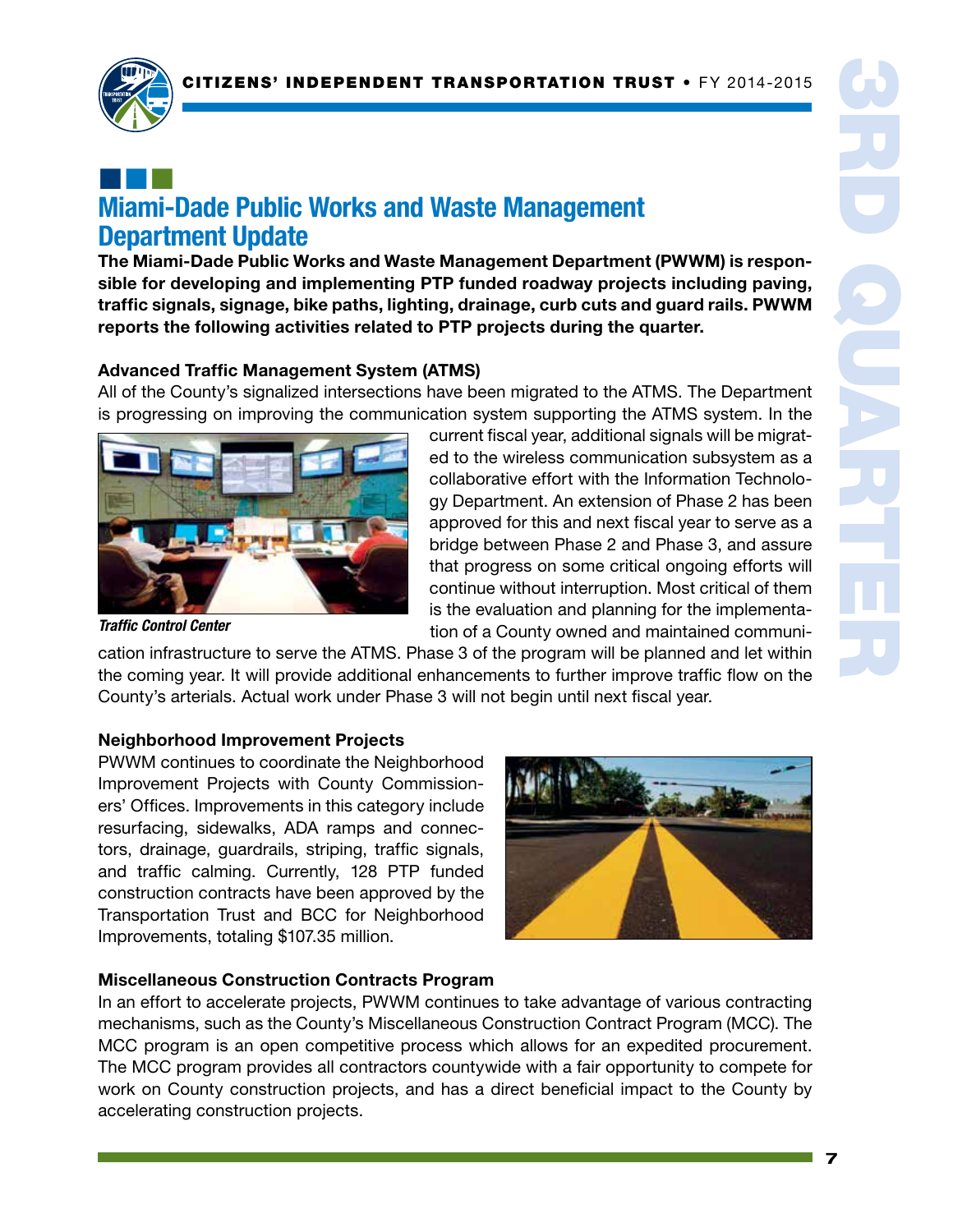

#### Internally Illuminated Street Name Signs (IISNS)

PWWM has completed the installation of Internally Illuminated Street Name Signs at all eligible signalized intersections excluding spanwire, substandard traffic signal support systems, and locations identified by Municipalities for exclusion.



| <b>CITT Approved Construction Contracts</b><br><b>Program-to-Date</b> |                              |
|-----------------------------------------------------------------------|------------------------------|
| <b>Number of Contracts</b>                                            | <b>Total Contract Amount</b> |
| 128                                                                   | \$107.35 million             |

## ¢¢¢ Disadvantaged Business Enterprise and Small Business Participation Reporting

The Transportation Trust monitors and reports on the level of participation by small and disadvantaged businesses in contracts receiving transportation Surtax proceeds. It is supported in this effort by the Miami-Dade Transit (MDT) Office of Civil Rights and the Miami-Dade Internal Services Department (ISD) Small Business Development Division.

The federal Disadvantaged Business Enterprise (DBE) program encourages the development and use of companies owned and controlled by minorities, women, and socially and economically disadvantaged individuals on federally-aided projects and the County program tracks contracts awarded with Surtax funding and subject to local small business goals, wages and Community Workforce requirements. The following activity is reported during the 3rd quarter.

| Miami-Dade Transit • Office of Civil Rights • Transit Contracts Compliance |
|----------------------------------------------------------------------------|
|                                                                            |

| <b>Disadvantaged Business Enterprise (DBE) Contractors</b><br><b>PTP Funded Contracts</b><br>Third Quarter • FY 2014-2015 |       |                   |  |
|---------------------------------------------------------------------------------------------------------------------------|-------|-------------------|--|
| <b>Contractors</b>                                                                                                        | Total | <b>Total Paid</b> |  |
| <b>Prime Contractors</b>                                                                                                  | 6     | \$401,890,270     |  |
| <b>DBE Subcontractors</b>                                                                                                 | 52    | \$62,718,047      |  |
| *PTP funding represents approximately 59% of dollars paid to DBEs                                                         |       |                   |  |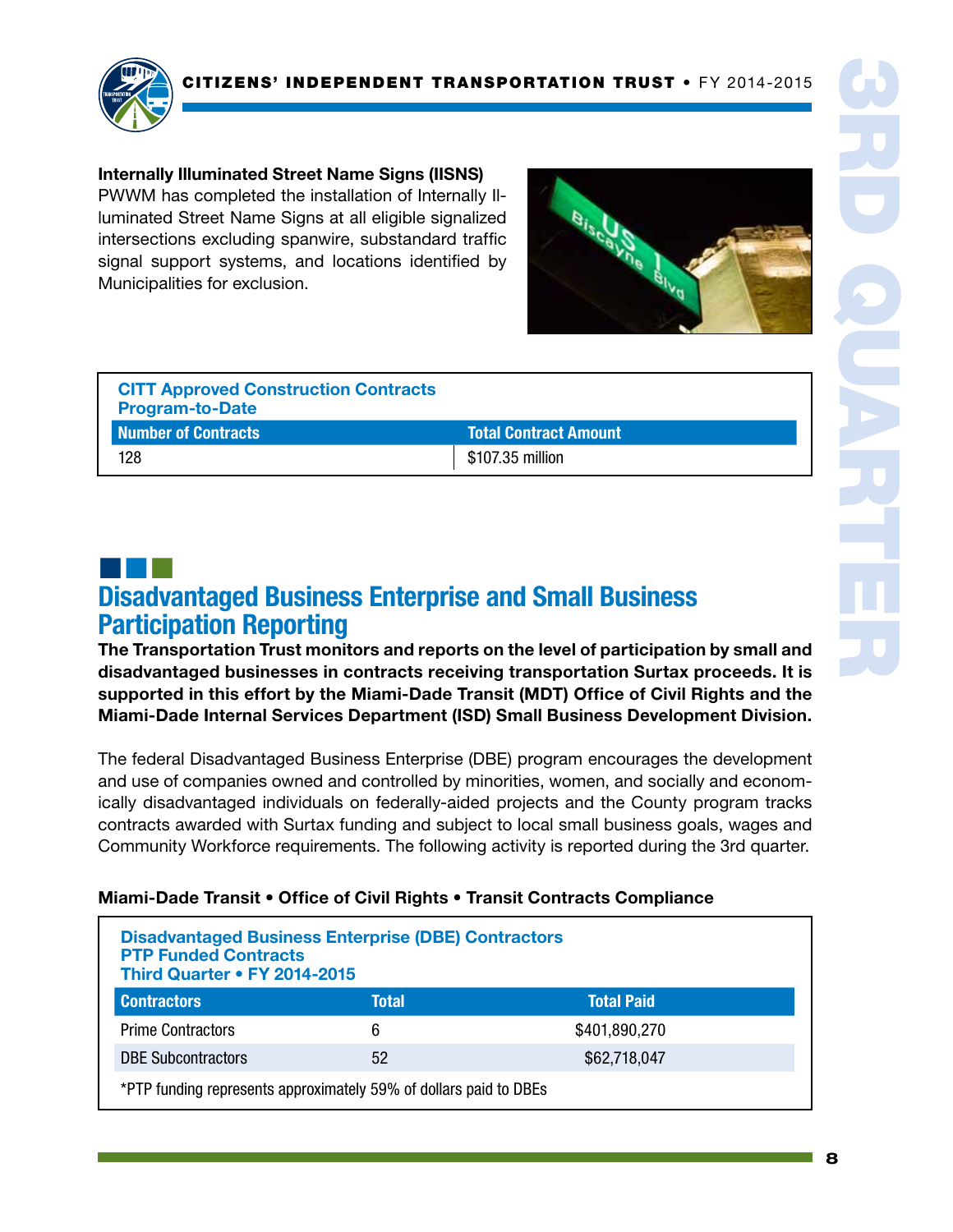

Miami-Dade Internal Services Department • Small Business Development Division Small Business Enterprise – Goods and Services Program formerly known as Small Business Enterprise (SBE) Program

Small Business Enterprise – Architectural and Engineering Program formerly known as Community Business Enterprise (CBE)

Small Business Enterprise – Construction Program formerly known as Community Small Business Enterprise (CSBE)

| <b>Surtax-Funded Contracts With Measures</b><br><b>Third Quarter • FY 2014-2015</b> |                                                                |                       |                                        |                                                                                  |  |
|-------------------------------------------------------------------------------------|----------------------------------------------------------------|-----------------------|----------------------------------------|----------------------------------------------------------------------------------|--|
| <b>Approved</b><br><b>Contracts</b>                                                 | Number of<br><b>Surtax Funded Measures</b><br><b>Contracts</b> | <b>Contracts With</b> | <b>Contract Award</b><br><b>Amount</b> | <b>Awards to Small</b><br><b>Businesses (CBE*, CSBE**,</b><br>MICRO/SBE, SBE***) |  |
| <b>Third Quarter</b><br>FY 2014-2015                                                |                                                                |                       | \$131,899,400                          |                                                                                  |  |
| Program-to-Date<br>FY 2004-2005 -<br>FY 2014-2015                                   | 378                                                            | 108                   | \$2,999,052,449                        | \$161,336,299                                                                    |  |

## ¢¢¢ PTP Municipal Update



Twenty percent (20%) of Surtax proceeds collected annually is allocated t thirty-three (33) of the thirty-four (34) municipalities eligible to receive PTP funds; one city has elected not to receive the funds. Each participating municipality receives a pro rata share of Surtax proceeds based on its population and is permitted to use the funds to develop or enhance municipal transit and transportation systems.

The City of Miami Gardens became the 27th municipality to launch bus shuttle service using Surtax funds. Named the "Miami Gardents Express" it has two routes; the East Route and the West Route.

Twenty-seven (27) cities operate circulator bus service funded by the Surtax and carry approximately 8.4 million passengers per year. A total of \$14,750,086 in Surtax funds was transferred to the municipalities during the 3rd quarter and municipalities have received \$492,259,561 since the People's Transportation Plan was ap¬proved in 2002.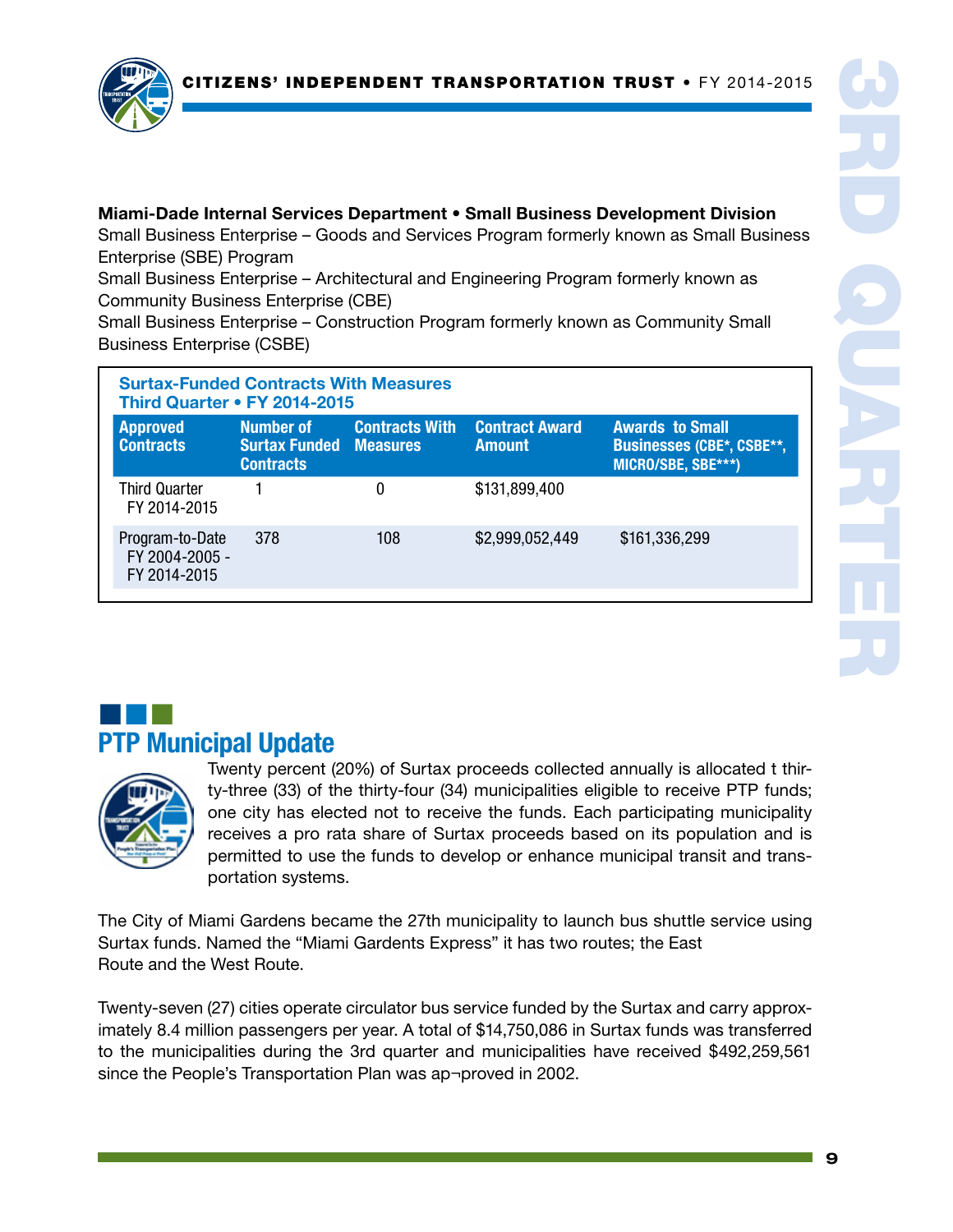



## ¢¢¢ Transportation Trust Board and Staff Update

### Transportation Trust Meetings

The Transportation Trust meets on a regular basis to fulfill its statutory responsibility to "monitor, oversee, review, audit and investigate" the implementation of the People's Transportation Plan (PTP). The Transportation Trust met 3 times during the 3rd quarter and the subcommittees held 3 meetings to consider and act on contracts and reports related to the PTP.

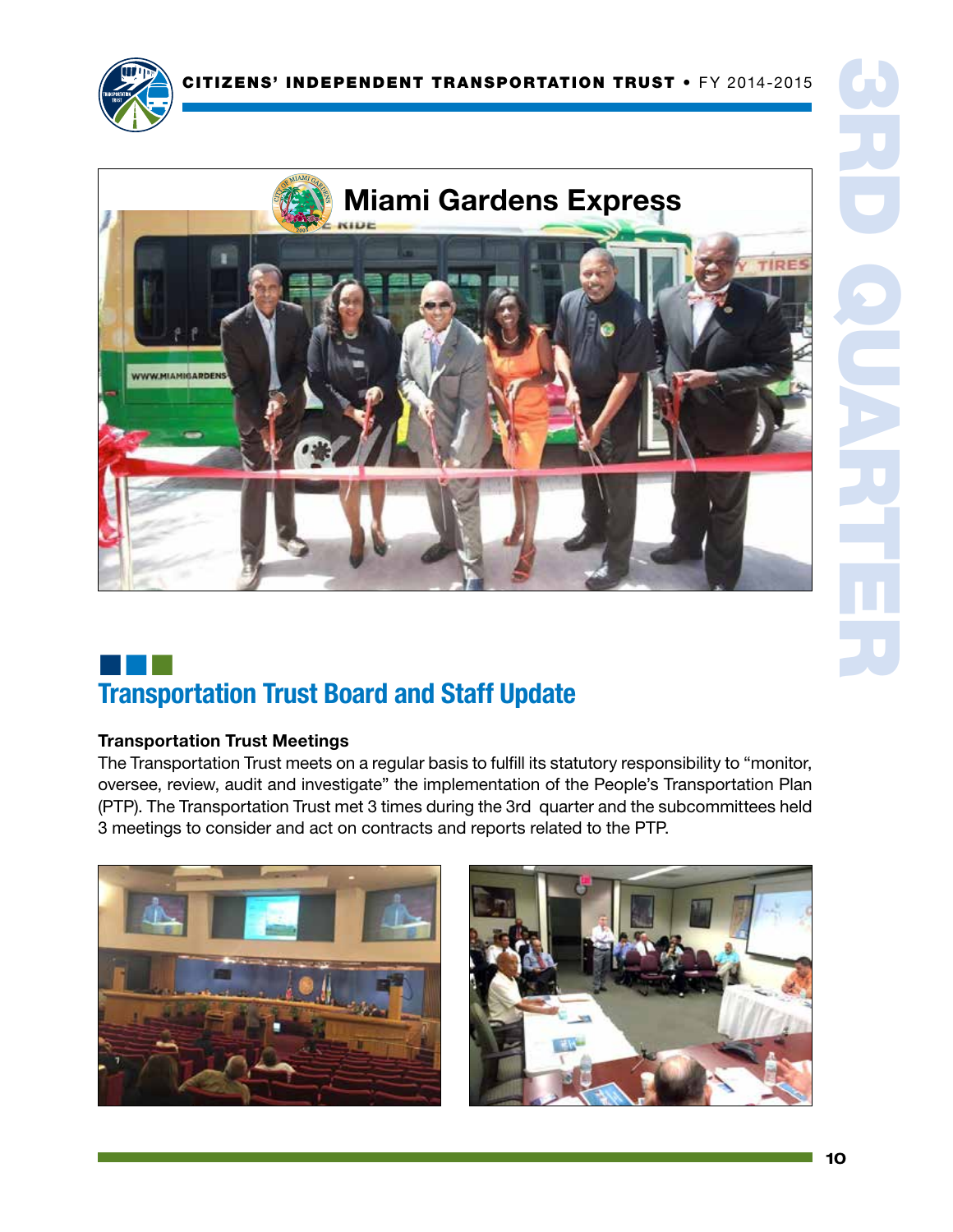

### Transportation Trust Hosts FIU Workshop Participants

The Transportation Trust hosted a group of elected officials participating in the Florida International University Latin American Young Leaders workshop. The participants toured the Miami-Dade Transit Central Control Center and were escorted on a Metromover ride.



Transportation Trust Participates in Ribbon Cutting for Tri-Rail MIA Station Transportation Trust Executive Director, Charles Scurr, participated in the ribbon cutting ceremony for the new Tri-Rail Miami International Airport Station.

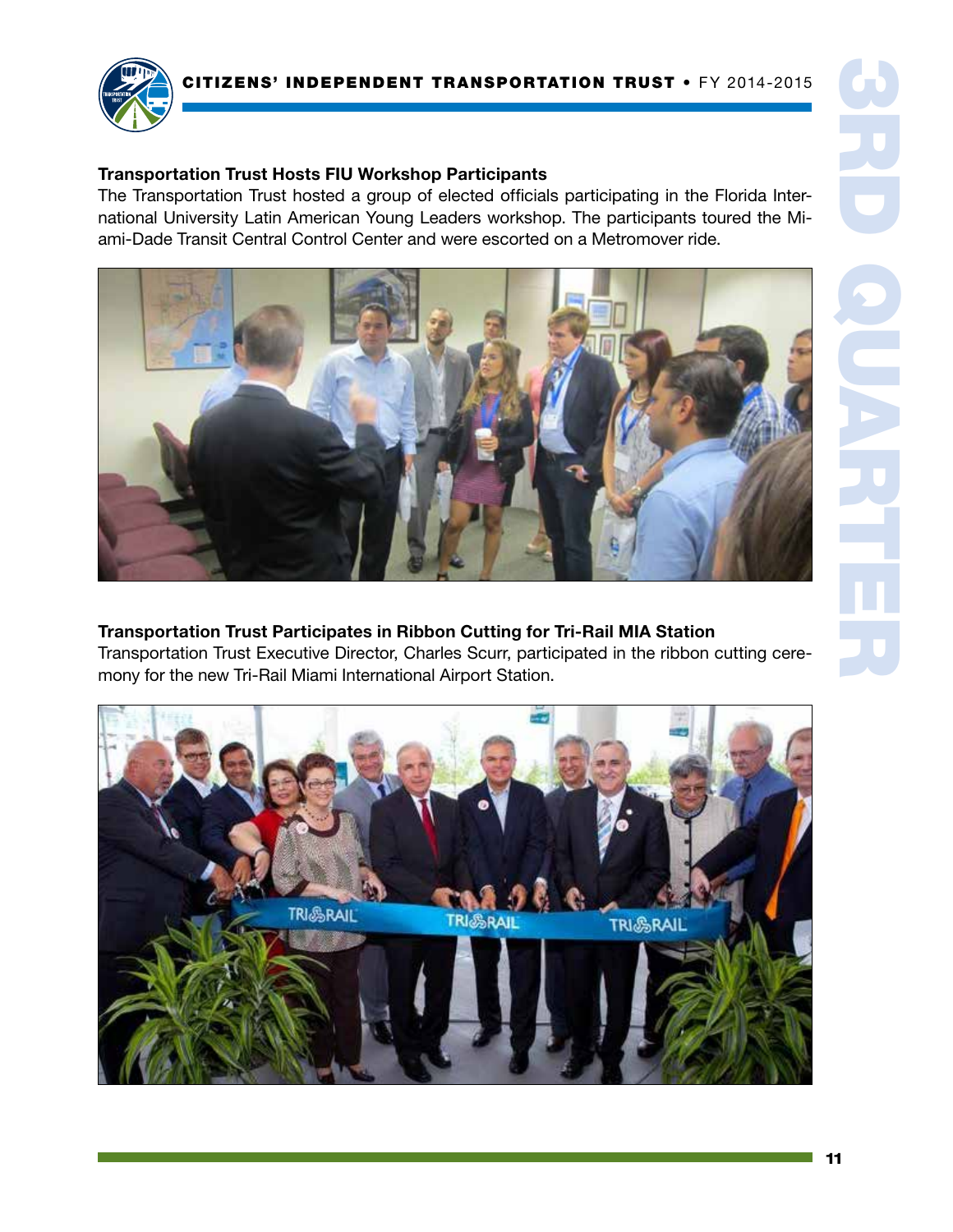

#### Transportation Trust Member Breaks Ground for Pedestrian Overpass

Marilyn Smith, Commission District 9 Transportation Truse member, took part in the groundbreaking ceremony for the University Station Pedestrian Overpass located at the University Metrorail Station.





### Transportation Trust Member Speaks at "Miami Gardens Express" Ceremony

Transportation Trust Vice Chairman, Dr. Anna E. Ward, was the guest speaker at the ribbon-cutting for the Miami Gardens Express bus service, bringing the number of Surtax-funded municipal shuttles to 27.

12

### Transportation Trust Staff Addresses the Office of Community Advocacy Board

Transportation Trust Executive Director, Charles Scurr, made a presentation to the Office of Community Advocacy Black Affairs Advisory Board on the economic impact of PTP expenditures on the community since it was approved in 2002.



Transportation Trust Sponsors Panel at the Chamber of Commerce Goals Conference The Transportation Trust sponsored the Critical Issues Panel on Funding South Florida Trans-

greater miami chamber of commerce. portation Priorities at the annual Greater Miami Chamber of Commerce Goals Conference. The Trust Executive Director, Charles Scurr, provided an overview of CITT activities and the PTP at the session and discussed innovative funding issues and other outcomes of the 2015 Transportation Summit.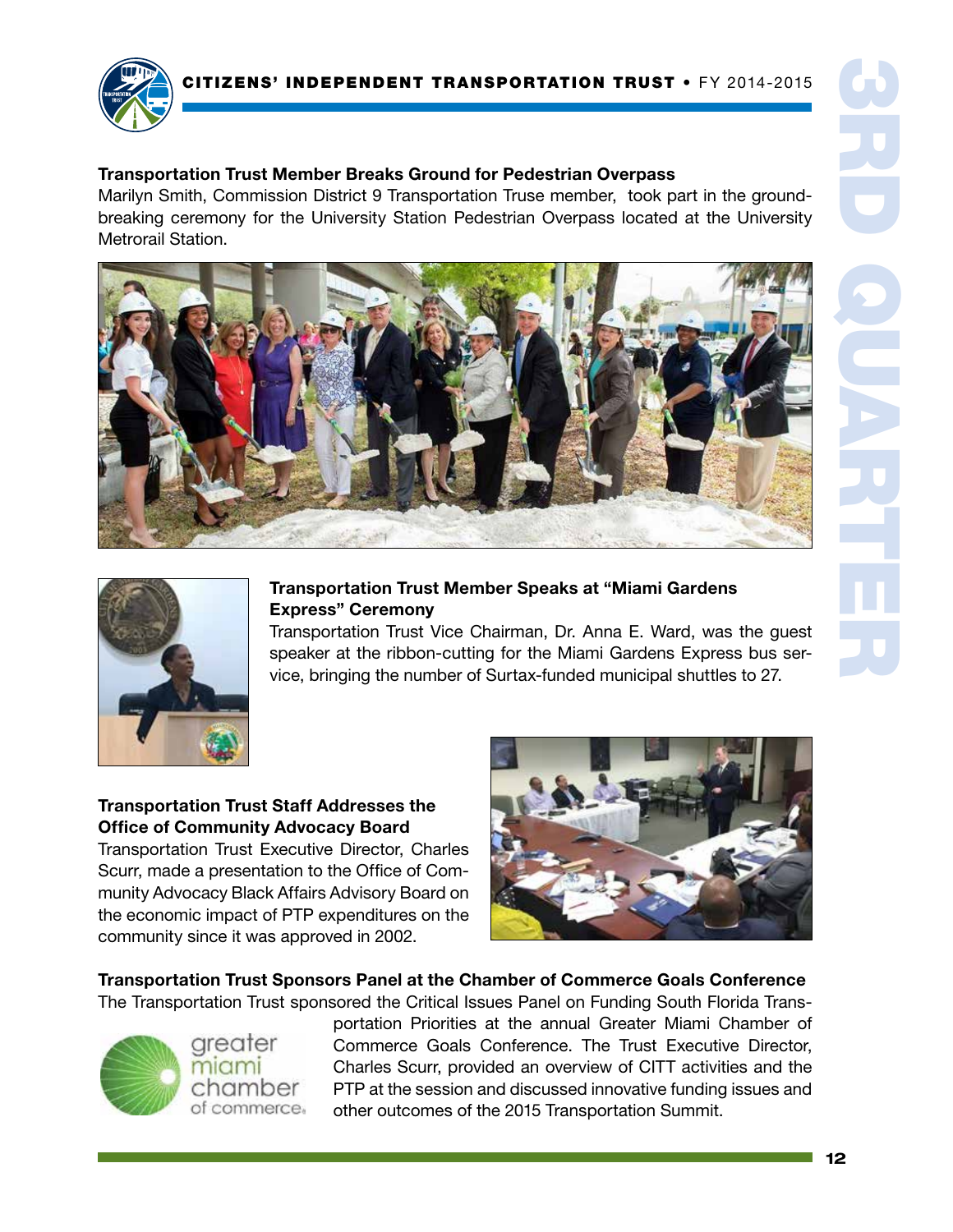

## ¢¢¢ PTP Finance

The Office of the Citizens' Independent Transportation Trust (OCITT) receives Surtax revenue from the State of Florida and transfers it to eligible recipients such as Miami-Dade County, County departments and the municipalities participating in the PTP Municipal Transportation Program. The OCITT received \$55,807,655 in Surtax proceeds during the quarter, and transferred \$12,668,591 to eligible municipalities as part of the established municipal share. Cumulative distributions to date include:

| <b>PTP Finance Report</b><br><b>Cumulative Surtax Collections and Transfers To-Date</b><br>FY 2014-2015<br><b>Third Quarter</b> |                 |  |  |
|---------------------------------------------------------------------------------------------------------------------------------|-----------------|--|--|
| <b>Surtax received</b>                                                                                                          | \$2,332,762,572 |  |  |
| Interest earned                                                                                                                 | \$18,756,376    |  |  |
| <b>Transferred to MDT</b>                                                                                                       | \$1,561,819,125 |  |  |
| <b>Transferred to PWWM</b>                                                                                                      | \$152,932,800   |  |  |
| <b>Transferred to OCITT</b>                                                                                                     | \$19,590,784    |  |  |
| <b>Transferred to Municipalities</b>                                                                                            | \$492,259,561   |  |  |
| <b>Transferred to Others (Communications)</b>                                                                                   | \$325,699       |  |  |
| <b>Cash Balance</b><br>\$124,590,979                                                                                            |                 |  |  |

Notes: The Cash Balance includes \$614,117 recaptured from municipalities in non-compliance being held for redistribution to the remaining municipalities and \$62,587,380 being kept in a reserve account for future capital expansion.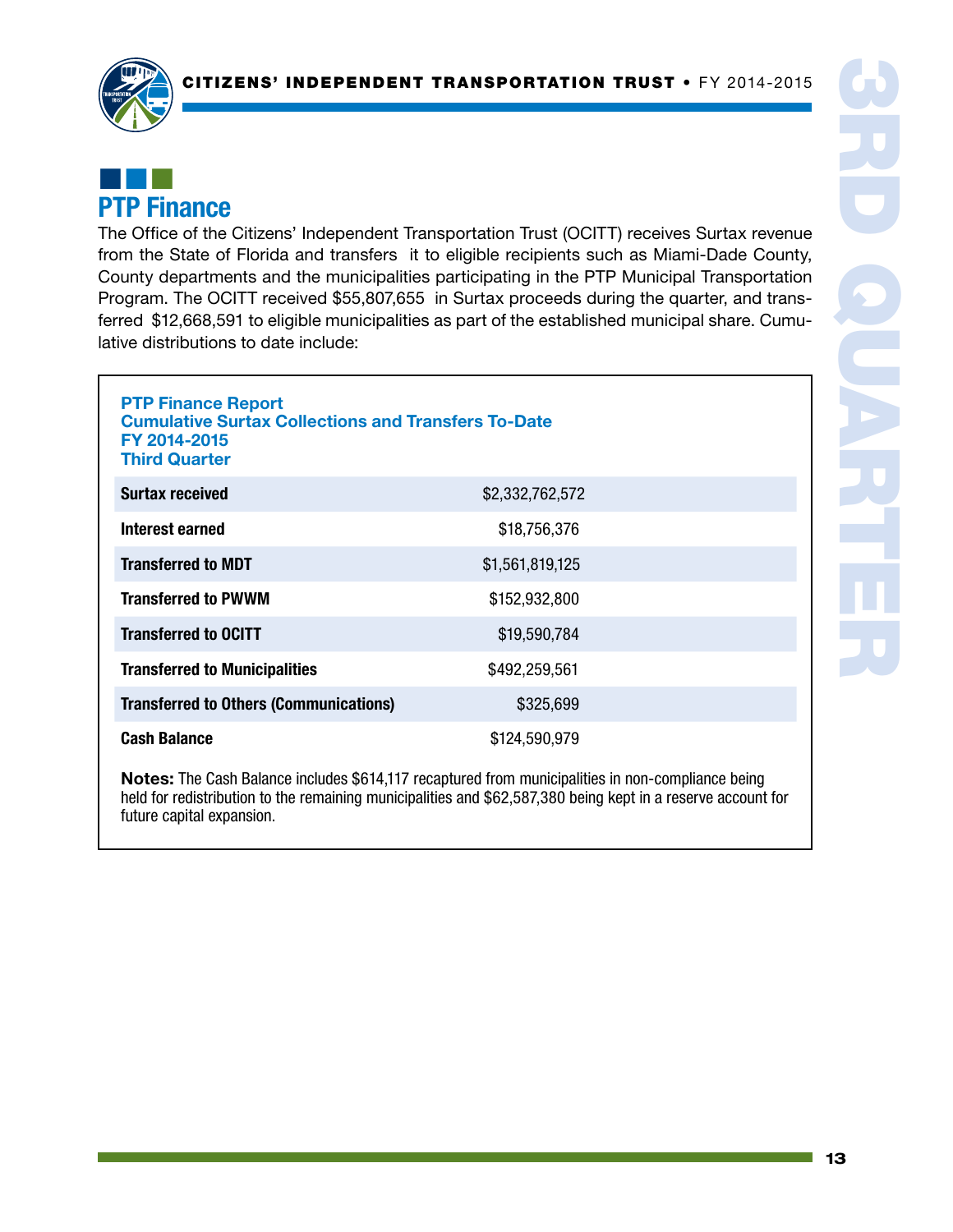

#### Surtax Collection Trend Analysis Third Quarter FY 2014-2015



## Trend Analysis of Quarterly Surtax Collections

■ FY 2010-11 **FY 209-10** ■ FY 2011-12 ■ FY 2012-13 ■ FY 2013-14